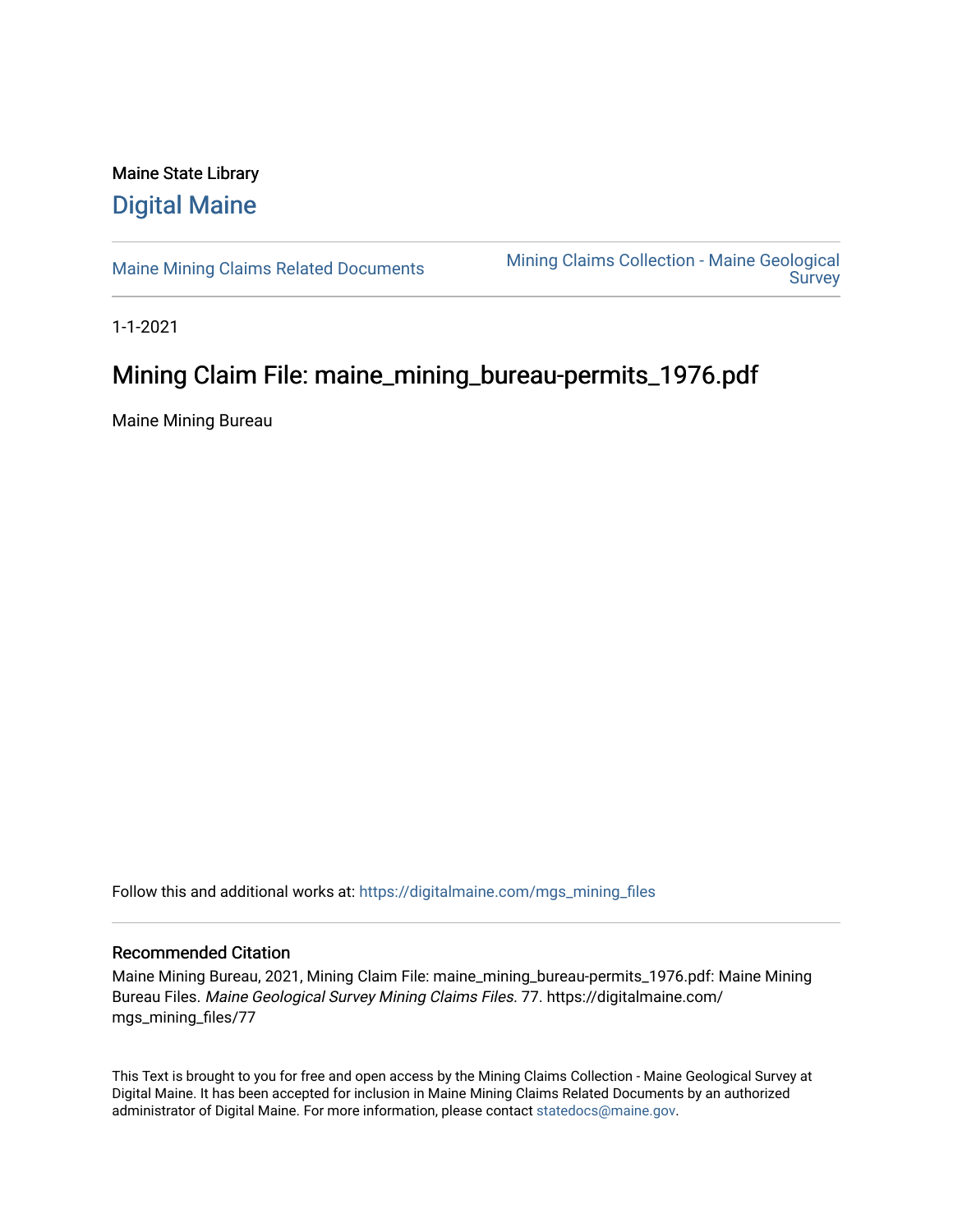÷



STATE OF MAINE MAINE MINING BUREAU

### **PROSPECTORS PERMIT NO. 76- 2 5**

Expires Midnight, December 31. 1976

These presents certify that **General Crude Oil Company** P. O. Box 2252 Houston, Texas 77001

is authorized to enter upon lands owned by the State of Maine, including lands held in trust, when the trust is such as to be consistent with mineral development, for the purpose of prospecting for valuable minerals and metals except water, sand and gravel, in accordance with the provisions of the Maine Mining Bureau, M.R.S., Chap. 401, Sec. 2102, as amended. If machinery or explosives are to be used for prospecting on state land, the methods to be employed and the amount of explosives to be allowed must first be approved by the Mining

| Bureau, and a permit obtained from the Bureau. |                                             |                         |                      |  |
|------------------------------------------------|---------------------------------------------|-------------------------|----------------------|--|
| Allega With Money                              | <b>SOUTH HOME WITH</b>                      | <b>River again them</b> | First Issue          |  |
| DATE OF BIRTH                                  | WEIGHT                                      | HEIGHT                  | Renewal $\mathbf{X}$ |  |
| В.<br>1976<br>Dac .                            | Stake Vill                                  |                         |                      |  |
| DATE                                           | AUTHORIZED SIGNATURE<br>MAINE MINING BUREAU |                         |                      |  |

File Coov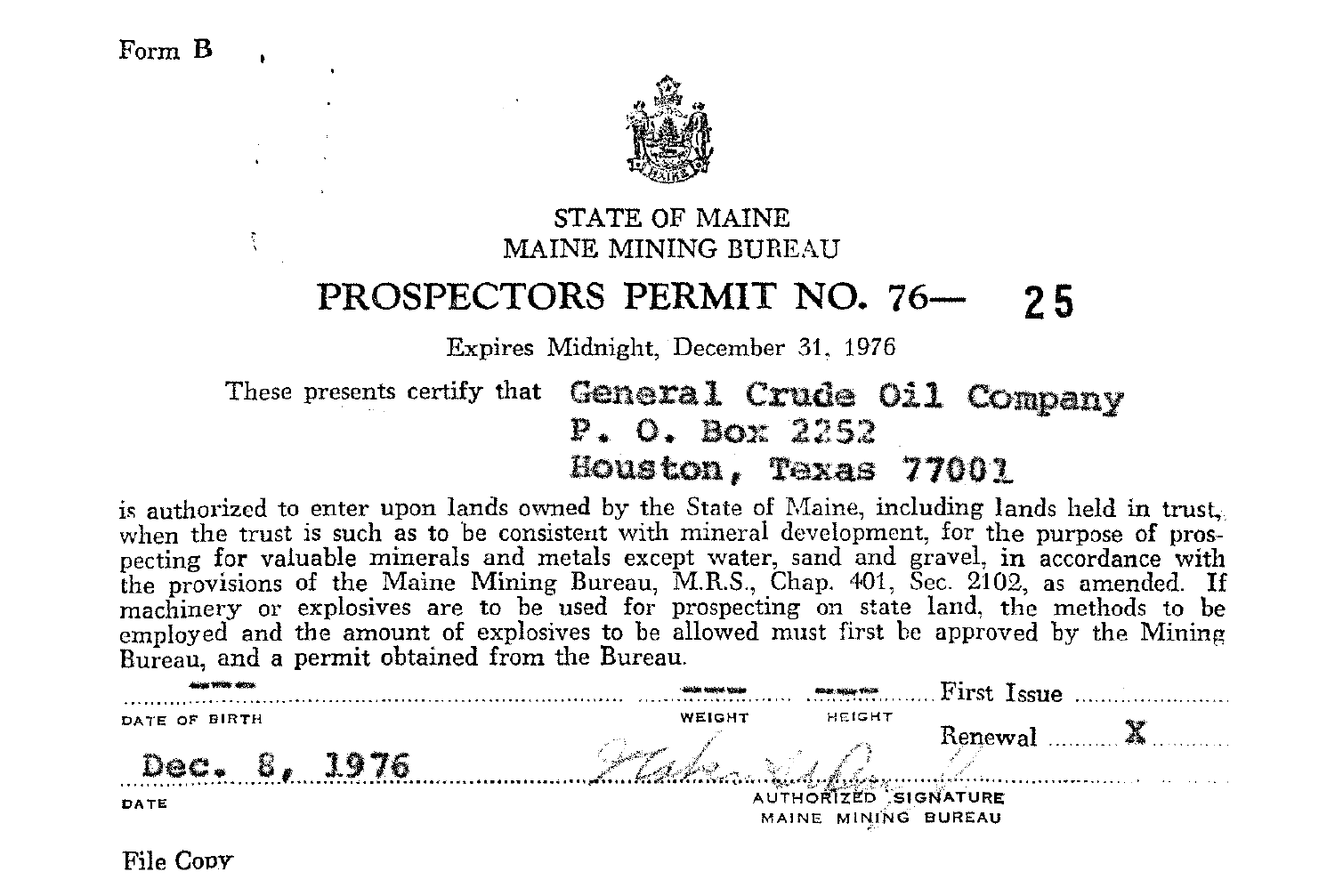

#### STATE OF MAINE MAINE MINING BUREAU

### **PROSPECTORS PERMIT NO. 76- 1 5**

Expires Midnight, December 31, 1976

These presents certify **that** 

Stillman Turner

Star Route

 $\overline{\text{Dirfield}}$ , Maine 04224 is authorized to enter upon lands owned by the State of Maine, including lands held in trust, when the trust is such as to be consistent with mineral development, for the purpose of prospecting for valuable minerals and metals except water, sand and gravel, in accordance with the provisions of the Maine Mining Bureau, M\_R\_S\_, Chap\_ +01, Sec\_ 2102, as amended\_ If machinery or explosives are to be used for prospecting on state land, the methods to be employed and the amount of explosives to be allowed must first be approved by the Mining Bureau, and a permit obtained from the Bureau\_

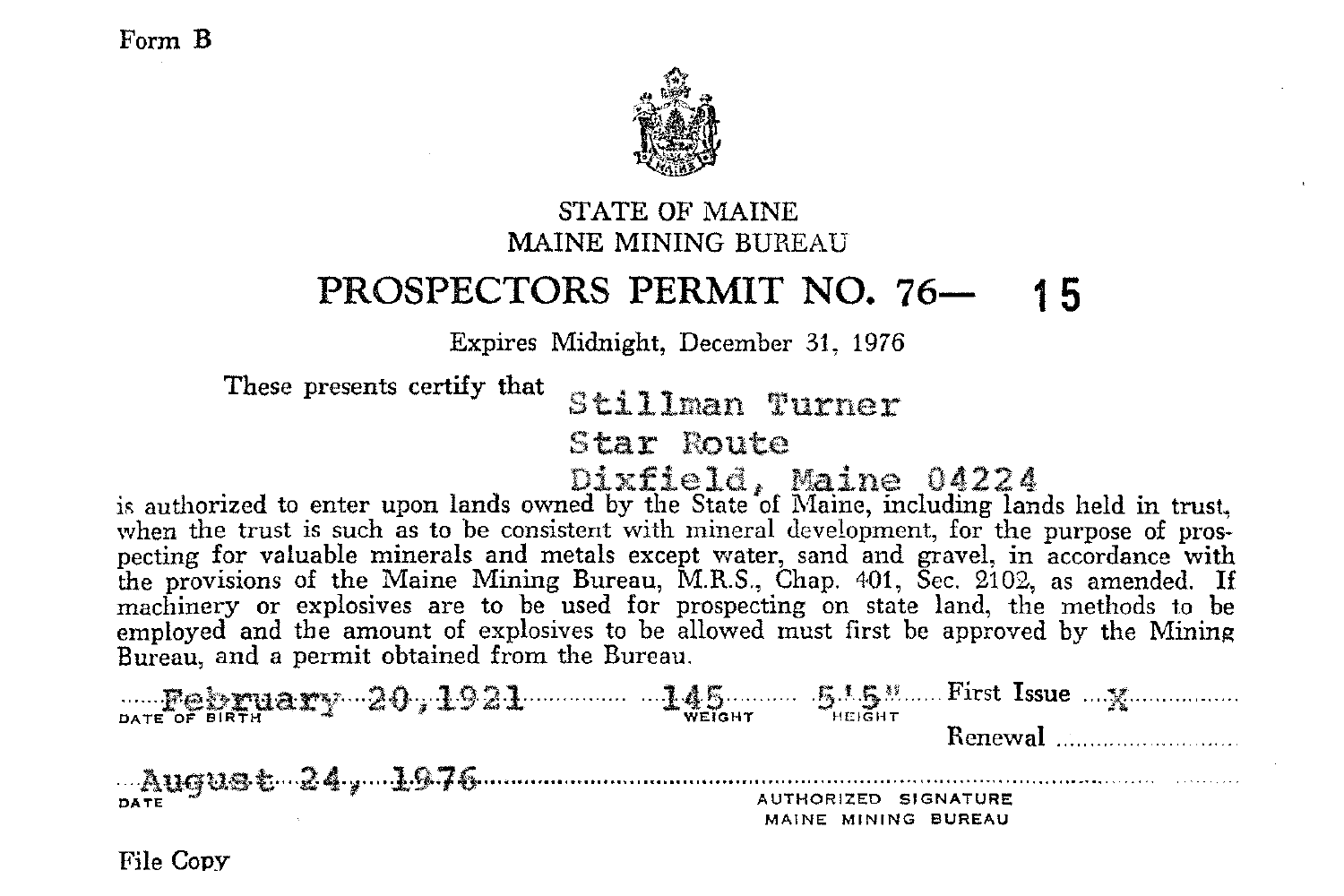

STATE OF MAINE MAINE MINING BHREAH

#### PROSPECTORS PERMIT NO. 76-1 Q

Expires Midnight, December 31, 1976

These presents certify that John G. Hart  $13-4$  Tall Pines Lewiston, Maine 04240

is authorized to enter upon lands owned by the State of Maine, including lands held in trust. when the trust is such as to be consistent with mineral development, for the purpose of prospecting for valuable minerals and metals except water, sand and gravel, in accordance with the provisions of the Maine Mining Bureau, M.R.S., Chap. 401, Sec. 2102, as amended. If machinery or explosives are to be used for prospecting on state land, the methods to be employed and the amount of explosives to be allowed must first be approved by the Mining Bureau, and a permit obtained from the Bureau.<br>July 27, 1932  $\overline{180}$  6'2" First Issue X DATE OF BIRTH WEIGHT HEIGHT Renewal

July 22, 1976

AUTHORIZED SIGNATURE MAINE MINING BUREAU

 $E1.$   $C_{21}$ 

DATE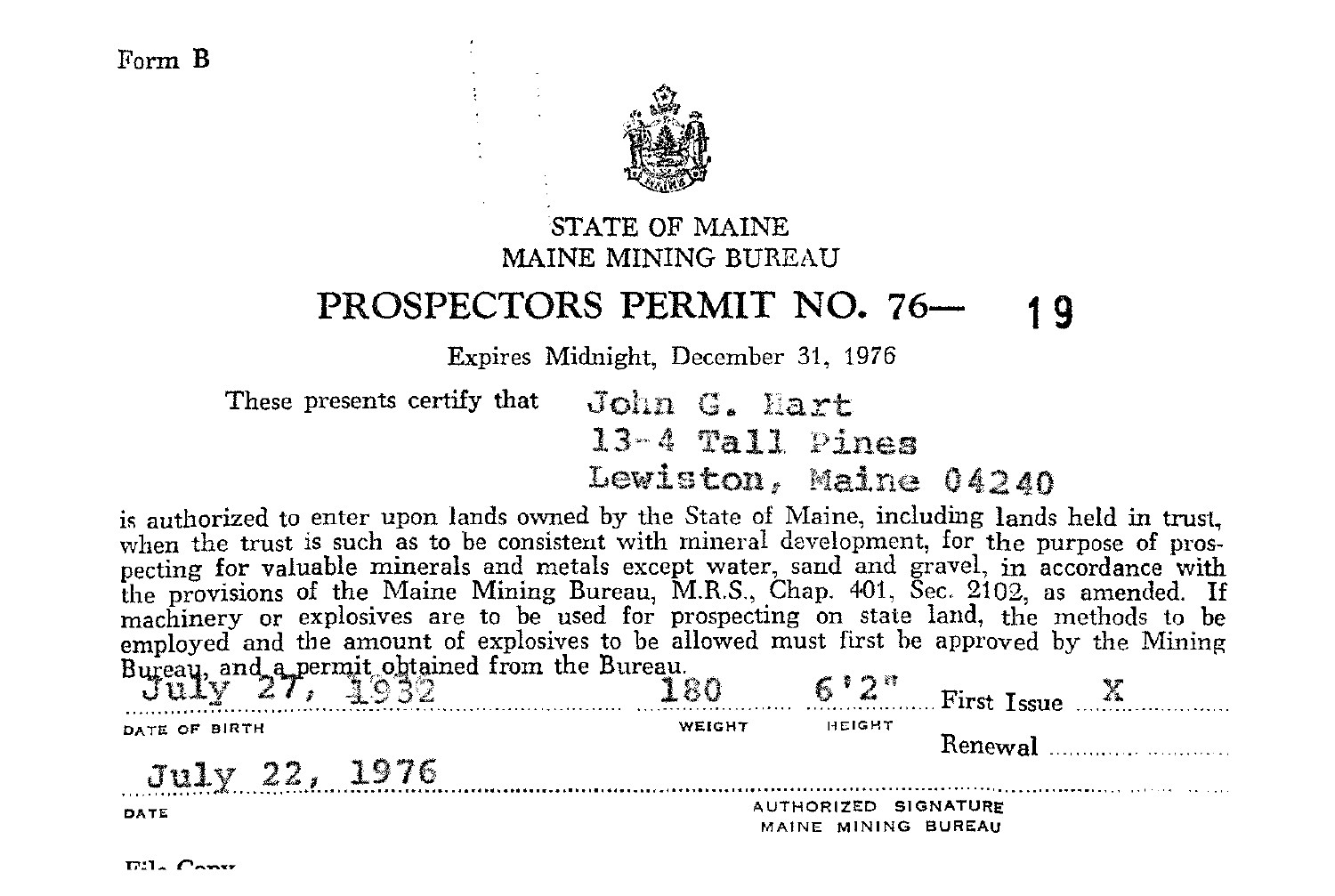

#### STATE OF MAINE MAINE MINING BUREAU

### PROSPECTORS PERMIT NO. 76- 21

Expires Midnight, December 31, 1976

These presents certify that Werle Bruce Winters Box 233 Easton, Maine 04740

is authorized to enter upon lands owned by the State of Maine, including lands held in trust, when the trust is such as to be consistent with mineral development, for the purpose of prospecting for valuable minerals and metals except water, sand and gravel, in accordance with the provisions of the Maine Mining Bureau, M.R.S., Chap. 401, Sec. 2102, as amended. If machinery or explosives are to be used for prospecting on state land, the methods to be employed and the amount of explosives to be allowed must first be approved by the Mining Bureau, and a permit obtained from the Bureau.

|               | WEIGHT | HEIGHT                                      |  |
|---------------|--------|---------------------------------------------|--|
| DATE OF BIRTH |        |                                             |  |
|               |        |                                             |  |
| DATE          |        | AUTHORIZED SIGNATURE<br>MAINE MINING BUREAU |  |

 $E:1.$  Conv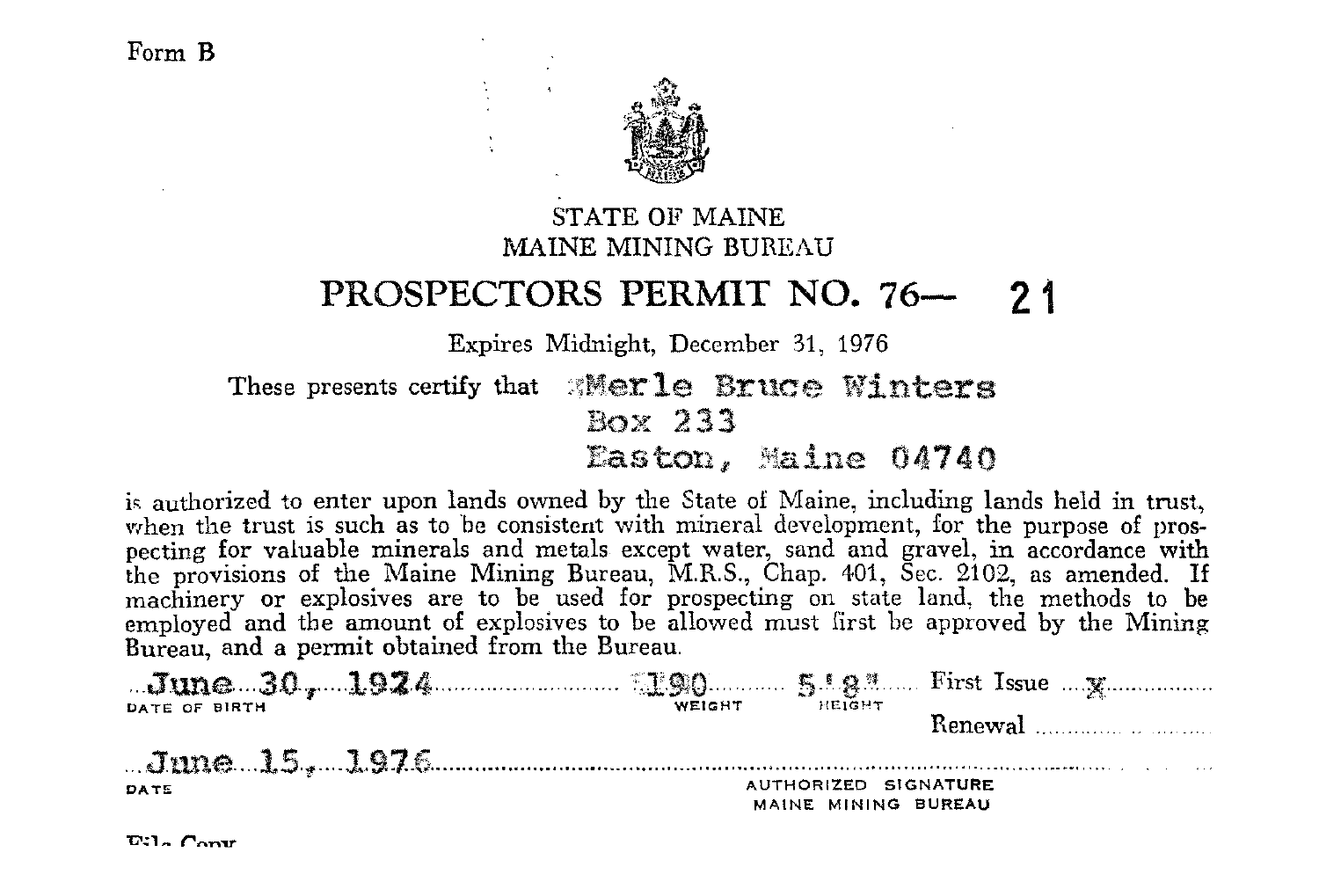

#### STATE OF MAINE MAINE MINING BUREAU

### PROSPECTORS PERMIT NO. 76-

Expires Midnight, December 31, 1976<br>
These presents certify that 2000 Aquitaine Fower 2000 Aquitaine Tower<br>540 Fifth Ave., S.W., Calgary

is authorized to enter upon lands owned by the State of Maine, including lands held in trust, when the trust is such as to be consistent with mineral development, for the purpose of prospecting for valuable minerals and metals except water, sand and graveL in accordance with the provisions of the Maine Mining Bureau, M.R.S., Chap. 401, Sec. 2,102, as amended. If machinery or explosives are to be used for prospecting on state land, the methods to be employed and the amount of explosives to be allowed must first be approved by the Mining Bureau, and a permit obtained from the Bureau.

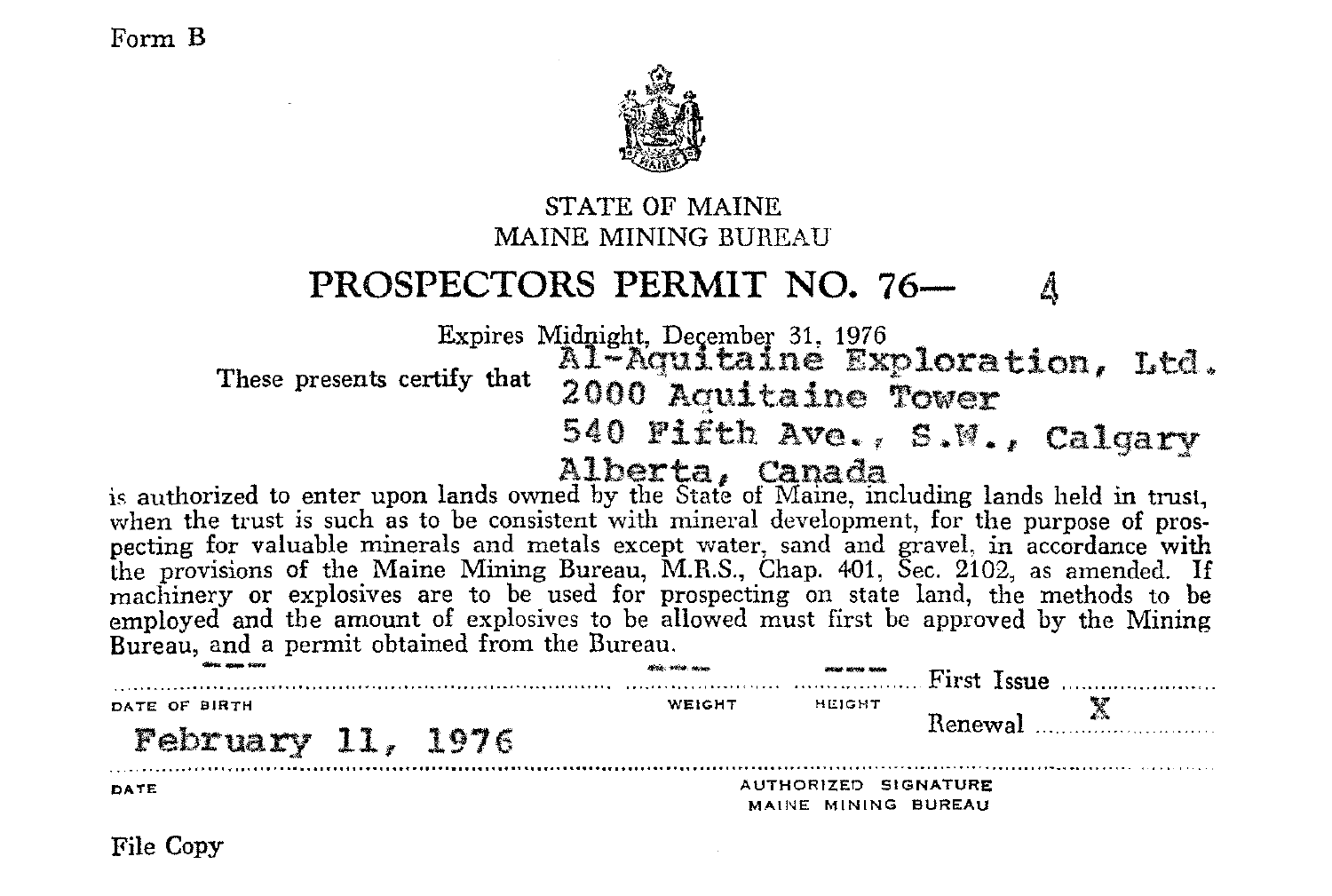Form **B**   $\mathcal{A}^-$ 



#### STATE OF MAINE MAINE MINING BUREAU

## **PROSPECTORS PERMIT NO. 76- 1 4**

Expires Midnight, December 31, 1976

These presents certify that  $J. S.$  Cunnings Inc. 51 Broadway Bangor, Maine 04401

is authorized to enter upon lands owned by the State of Maine, including lands held in trust, when the trust is such as to be consistent with mineral development, for the purpose of prospecting for valuable minerals and metals except water, sand and gravel, in accordance with the provisions of the Maine Mining Bureau, M.R.S., Chap. 401, Sec. 2102, as amended. If machinery or explosives are to be used for prospecting on state land, the methods to be employed and the amount of explosives to be allowed must first be approved by the Mining Bureau, and a permit obtained from the Bureau.

| stress with asket   |  | AND MAIL ROOM |                                             |  | $\cdots$ $\cdots$ $\cdots$ $\cdots$ $\cdots$ $\cdots$ $\cdots$ $\cdots$ $\cdots$ $\cdots$ $\cdots$ $\cdots$ $\cdots$ $\cdots$ $\cdots$ $\cdots$ $\cdots$ $\cdots$ $\cdots$ $\cdots$ $\cdots$ $\cdots$ $\cdots$ $\cdots$ $\cdots$ $\cdots$ $\cdots$ $\cdots$ $\cdots$ $\cdots$ $\cdots$ $\cdots$ $\cdots$ $\cdots$ $\cdots$ $\cdots$ $\cdots$ |
|---------------------|--|---------------|---------------------------------------------|--|----------------------------------------------------------------------------------------------------------------------------------------------------------------------------------------------------------------------------------------------------------------------------------------------------------------------------------------------|
| DATE OF BIRTH       |  | <b>WEIGHT</b> | HEIGHT                                      |  | Renewal <u></u>                                                                                                                                                                                                                                                                                                                              |
| February $10, 1976$ |  |               |                                             |  |                                                                                                                                                                                                                                                                                                                                              |
| DATE                |  |               | AUTHORIZED SIGNATURE<br>MAINE MINING BUREAU |  |                                                                                                                                                                                                                                                                                                                                              |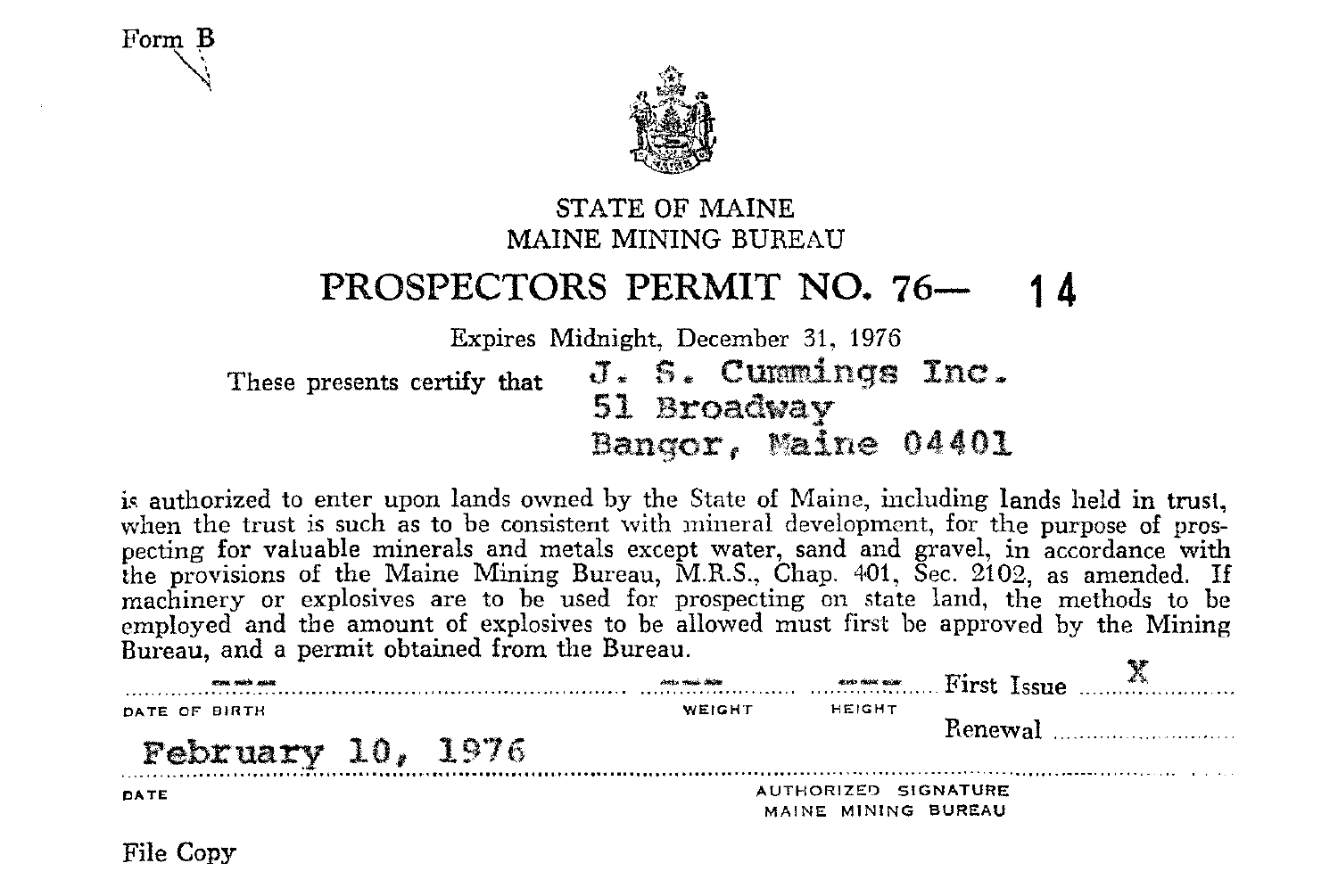

### STATE OF MAINE MAINE MINING BUREAU

### **PROSPECTORS PERMIT NO. 76- 8**

Expires Midnight, December 31, 1976

These presents certify that **Kerramerican, Inc. 259 Brunswick Street**  Fredericton, New **Brunswick** 

is authorized to enter upon lands owned by the State of Maine, including lands held in trust, when the trust is such as to be consistent with mineral development, for the purpose of prospecting for valuable minerals and metals except water, sand and gravel, in accordance with the provisions of the Maine Mining Bureau, M.R.S., Chap. 401, Sec. 2102, as amended. If machinery or explosives are to be used for prospecting on state land, the methods to be employed and the amount of explosives to be allowed must first be approved by the Mining Bureau, and a permit obtained from the Bureau.

|                  | <b>Cheffy billion butter</b> | <b>GRAIN TEACH SIGHT</b>                    | First Issue $\ldots$ |
|------------------|------------------------------|---------------------------------------------|----------------------|
| DATE OF BIRTH    | WEIGHT                       | HEIGHT                                      | $Bence$ $X$          |
| January 19, 1976 |                              |                                             |                      |
| DATE             |                              | AUTHORIZED SIGNATURE<br>MAINE MINING BUREAU |                      |

 $Fig. Con$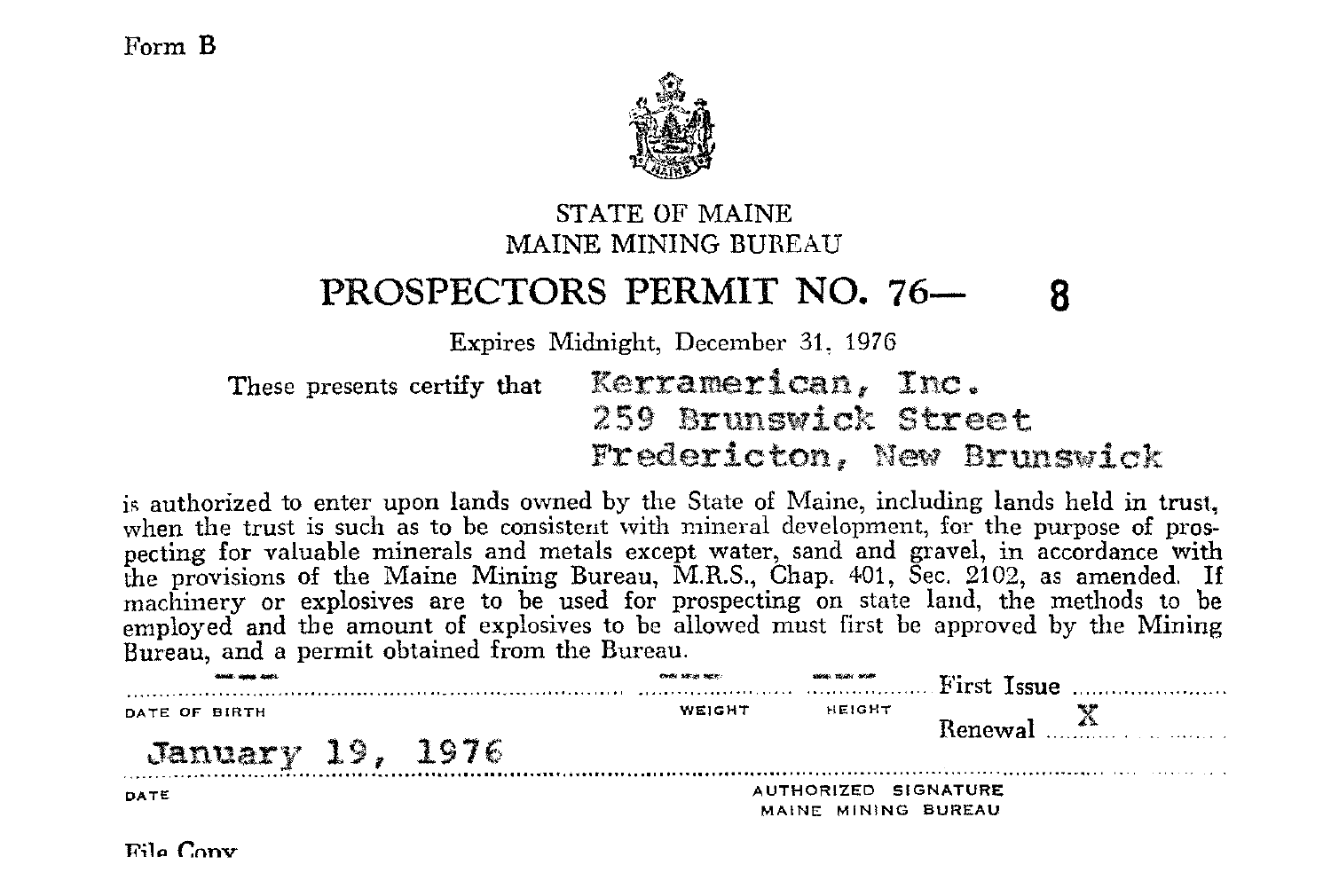

#### STATE OF MAINE MAINE MINING BUREAU

### **PROSPECTORS PERMIT NO. 76- 47**

Expires Midnight, December 31, 1976

These presents certify that **Kerramerican, Inc.** Blue Hill Project - Box D **Blue Hill, Maine** 04614

is authorized to enter upon lands owned by the State of Maine, including lands held in trust, when the trust is such as to be consistent with mineral development, for the purpose of prospecting for valuable minerals and metals except water, sand and gravel, in accordance with the provisions of the Maine Mining Bureau, M.R.S., Chap.  $401$ , Sec.  $2102$ , as amended. If machinery or explosives are to be used for prospecting on state land, the methods to be employed and the amount of explosives to be allowed must first he approved by the Mining Bureau, and a permit obtained from the Bureau.

|               | WEIGHT | HEIGHT                                      |  |
|---------------|--------|---------------------------------------------|--|
| DATE OF BIRTH |        |                                             |  |
| DATE          |        | AUTHORIZED SIGNATURE<br>MAINE MINING BUREAU |  |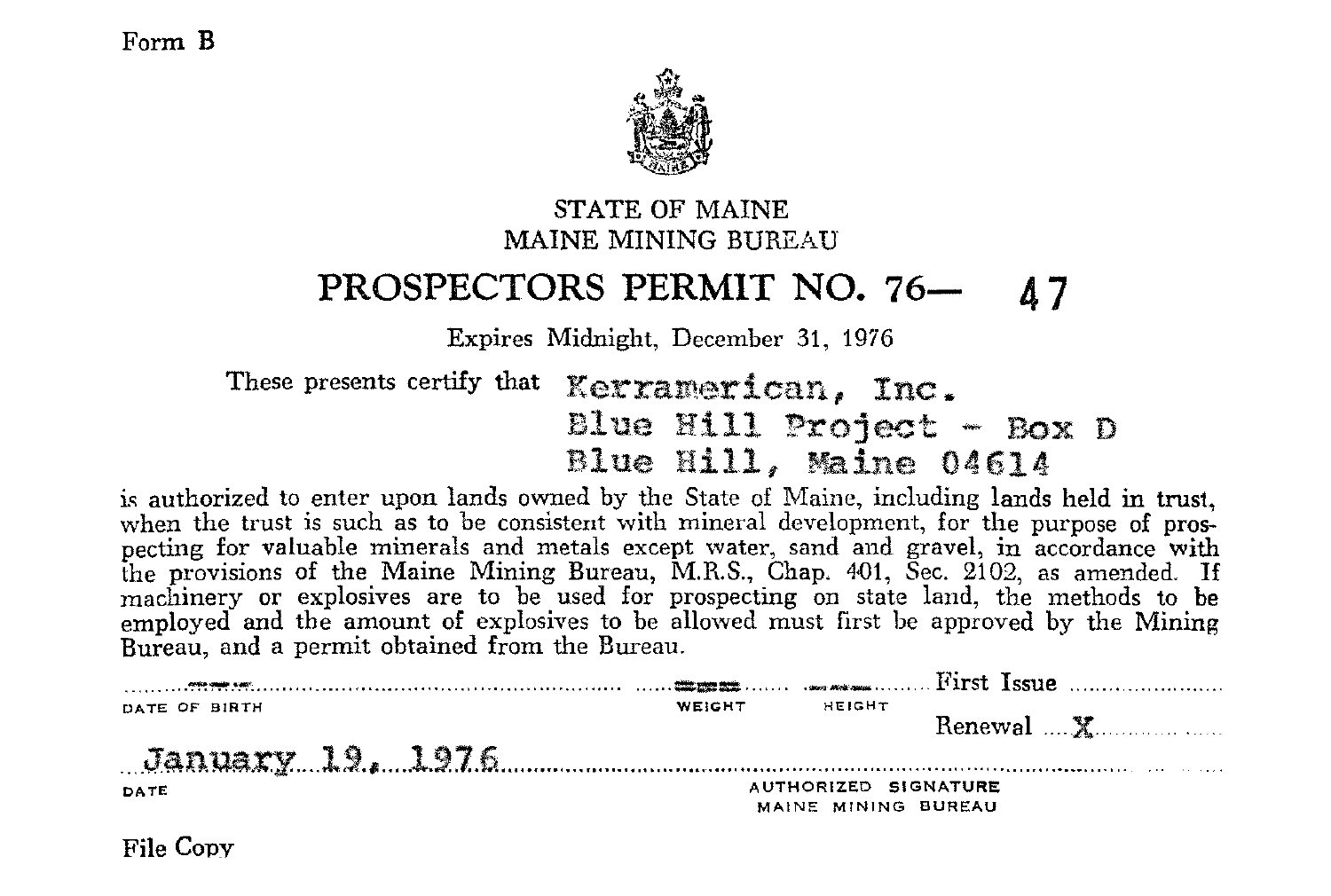

#### STATE OF MAINE MAINE MINING BUREAU

### **PROSPECTORS PERMIT NO. 76- 6**

Expires Midnight, December 31, 1976

These presents certify that Knox Mining Corporation<br>P.O. Box 668, 429 Main St. Rockland, Maine 04841

is authorized to enter upon lands owned by the State of Maine, including lands held in trust, when the trust is such as to be consistent with mineral development, for the purpose of prospecting for valuable minerals and metals except water, sand and gravel, in accordance with the provisions of the Maine Mining Bureau, M.R.S., Chap. 401, Sec. 2102, as amended. If machinery or explosives are to be used for prospecting on state land, the methods to be employed and the amount of explosives to be allowed must first be approved by the Mining Bureau, and a permit obtained from the Bureau.

| MORE RESEARCH    |  | shop for: mode | <b>STR BAR MOR</b>                          | $\ldots$ First Issue $\ldots$ |
|------------------|--|----------------|---------------------------------------------|-------------------------------|
| DATE OF BIRTH    |  | WEIGHT         | HEIGHT                                      | Renewal <sup>A</sup>          |
| January 19, 1976 |  |                |                                             |                               |
| DATE             |  |                | AUTHORIZED SIGNATURE<br>MAINE MINING BUREAU |                               |

**l?~lo r.nnv**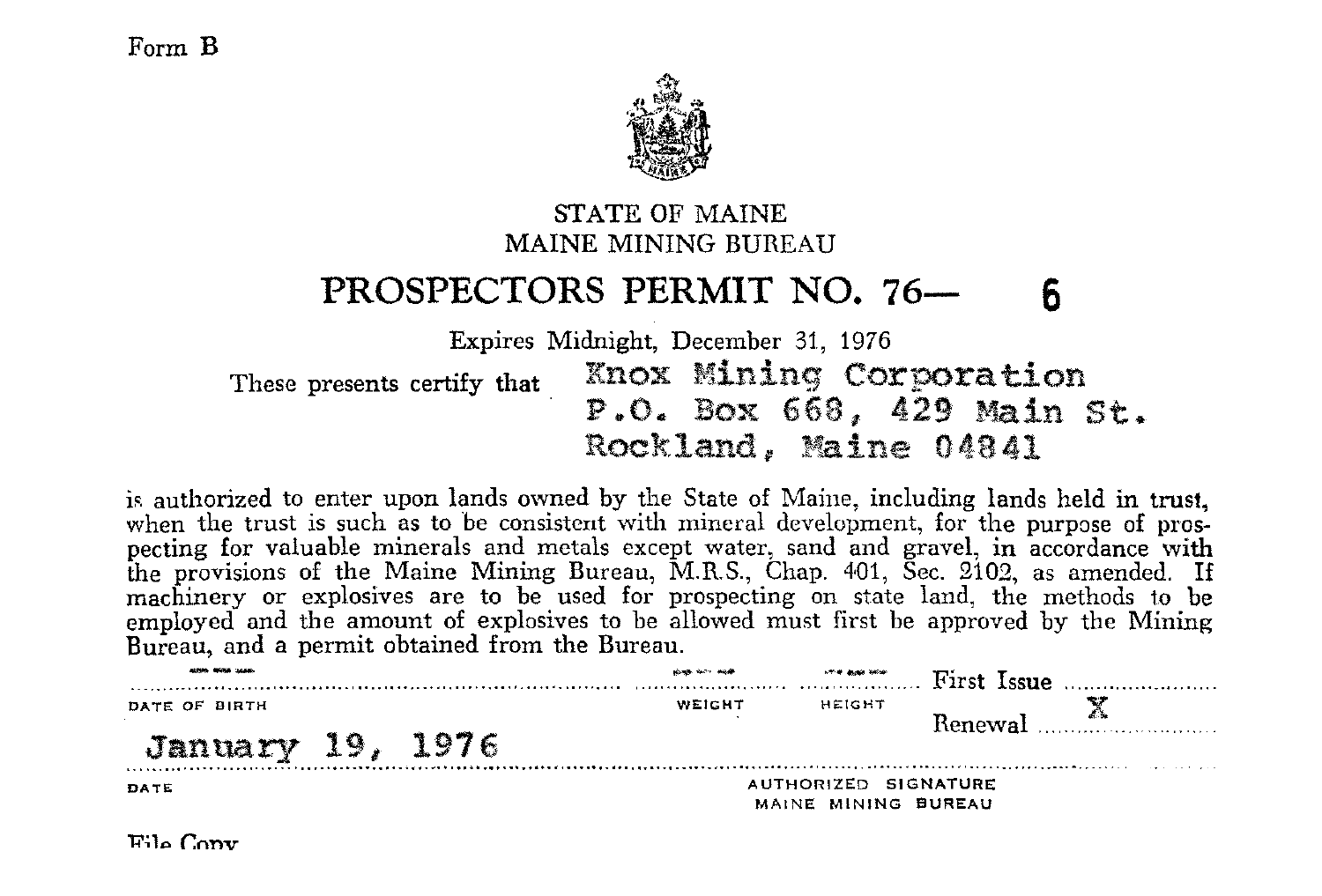

#### STATE OF MAINE MAINE MINING BUREAU

### PROSPECTORS PERMIT NO. 76- 54

Expires Midnight, December 31, 1976

David R. Kontio These presents certify that West Street West Rockport. Maine 04865

is authorized to enter upon lands owned by the State of Maine, including lands held in trust. when the trust is such as to be consistent with mineral development, for the purpose of prosnecting for valuable minerals and metals except water, sand and gravel, in accordance with the provisions of the Maine Mining Bureau, M.R.S., Chap. 401, Sec. 2102, as amended. If machinery or explosives are to be used for prospecting on state land, the methods to be employed and the amount of explosives to be allowed must first be approved by the Mining

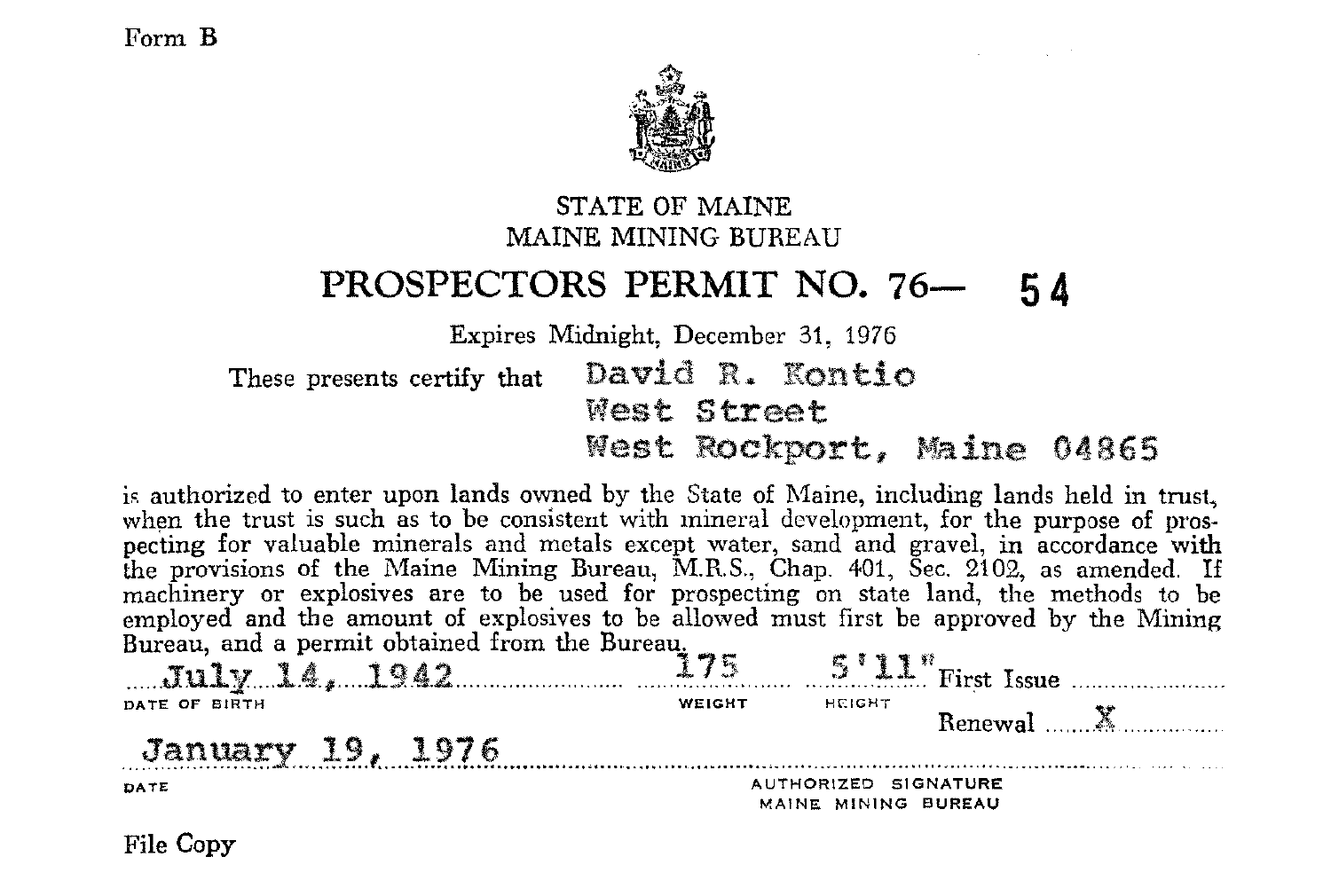

#### STATE OF MAINE MAINE MINING BUREAU

### PROSPECTORS PERMIT NO. 76- 20

Expires Midnight, December 31, 1976

Owen B. Luke These presents certify that 515 Mitchell Road Cape Elizabeth, Maine

is authorized to enter upon lands owned by the State of Maine, including lands held in trust. when the trust is such as to be consistent with mineral development, for the purpose of prospecting for valuable minerals and metals except water, sand and gravel, in accordance with the provisions of the Maine Mining Bureau, M.R.S., Chap. 401, Sec. 2102, as amended. If machinery or explosives are to be used for prospecting on state land, the methods to be employed and the amount of explosives to be allowed must first be approved by the Mining Bureau, and a permit obtained from the Bureau.

| September 20, | 1913 | -65    | $5.7^\circ$                                 | First Issue $\mathbb{Z}$ . |  |
|---------------|------|--------|---------------------------------------------|----------------------------|--|
| DATE OF BIRTH |      | WEIGHT | HEIGHT                                      |                            |  |
| January 19.   | 1976 |        |                                             | Renewal                    |  |
| DATE          | ٠.   |        | AUTHORIZED SIGNATURE<br>MAINE MINING BUREAU |                            |  |